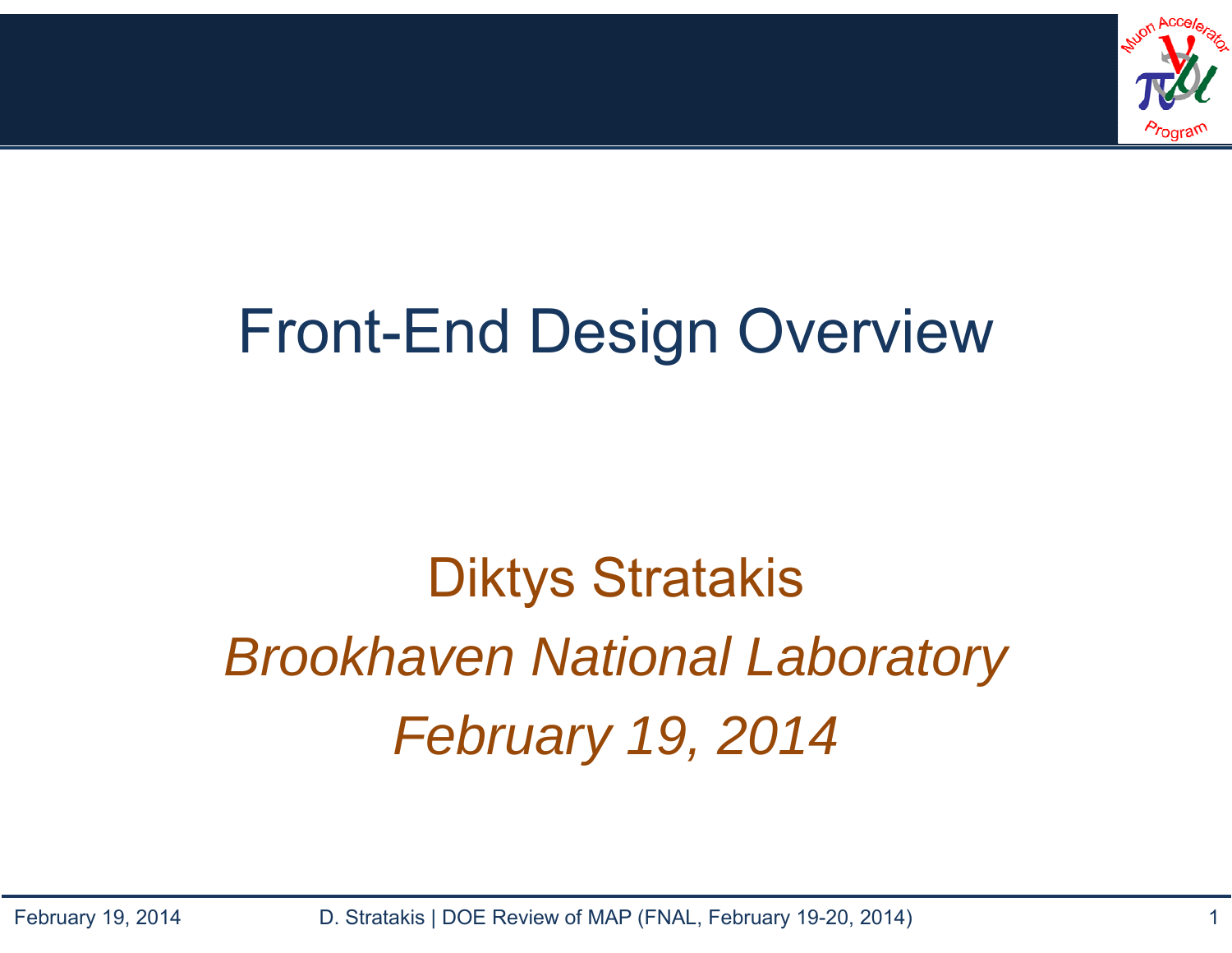# Muon Accelerator Front-End (FE)





• Front-End (FE) is a core building block of a Neutrino Factory and a Muon Collider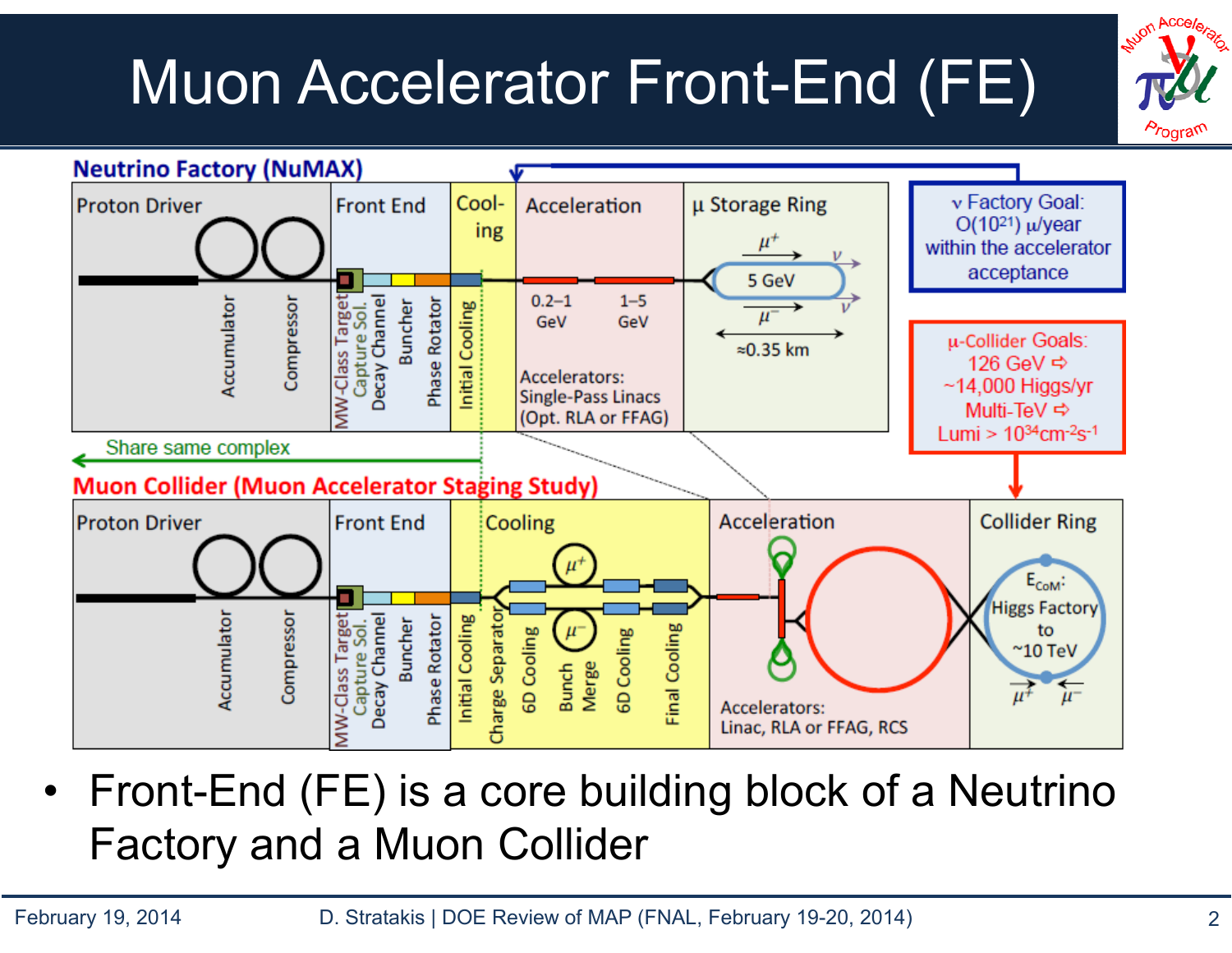# Major Front-End sub-systems



- • Major FE components are:
	- –Target & Capture solenoid
	- Chicane
	- Drift channel
	- Buncher & Phase-rotator
	- $\mathcal{L}_{\mathcal{A}}$ 4D Cooler (IDS-NF)

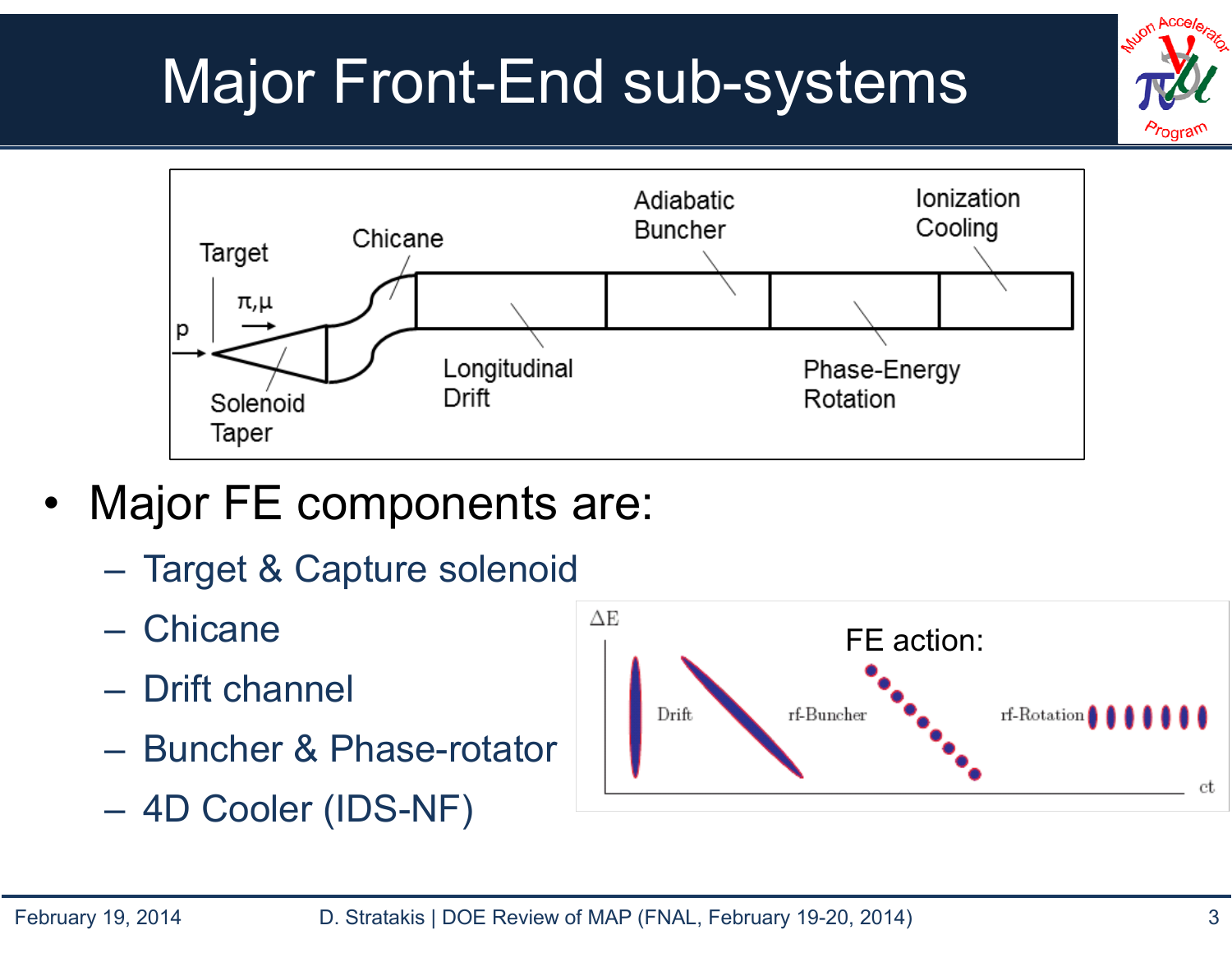#### Key FE Accomplishments Since the August 2012 MAP Review



| <b>Description</b>                                                                                                                                         |
|------------------------------------------------------------------------------------------------------------------------------------------------------------|
| Design of a bucked coil system for reducing the field on Buncher & Phase-Rotator. Published at the<br>Proc. of AAC 2012, p 855. Submitted also to PRST-AB. |
| MAP contribution to EUROnu Costing Report. Published at: http://euronu.org                                                                                 |
| Shielding solution for the chicane coils delivered. Published at the Proc. of IPAC 2013, p. 1505.                                                          |
| Detailed analysis of magnet misalignments for the Buncher & Phase-Rotator. Published at NA-PAC<br>2013, p. 1373.                                           |
| FE performance evaluation for a 15 T Mercury Target. Published at Proc. Of IPAC 2013 p. 1520.                                                              |
| IDS-NF FE lattice completed and provided for the Reference Design Report (RDR). Results also<br>published in Phys. Rev. ST 16, Accel. Beams 040104 (2013). |
| Development of global optimization algorithms for the FE. Published at NA-PAC 2013, p. 547.                                                                |
| Buncher & Phase-Rotator optimization for matching to a 325 MHz channel. MAP Doc 4355, 2013                                                                 |
| FE performance evaluation for 3 GeV/ 1 MW proton driver. Published: Proc. NAPAC 2013, p. 1325                                                              |
| Preliminary design of a chicane for the new 325 MHz FE system                                                                                              |
|                                                                                                                                                            |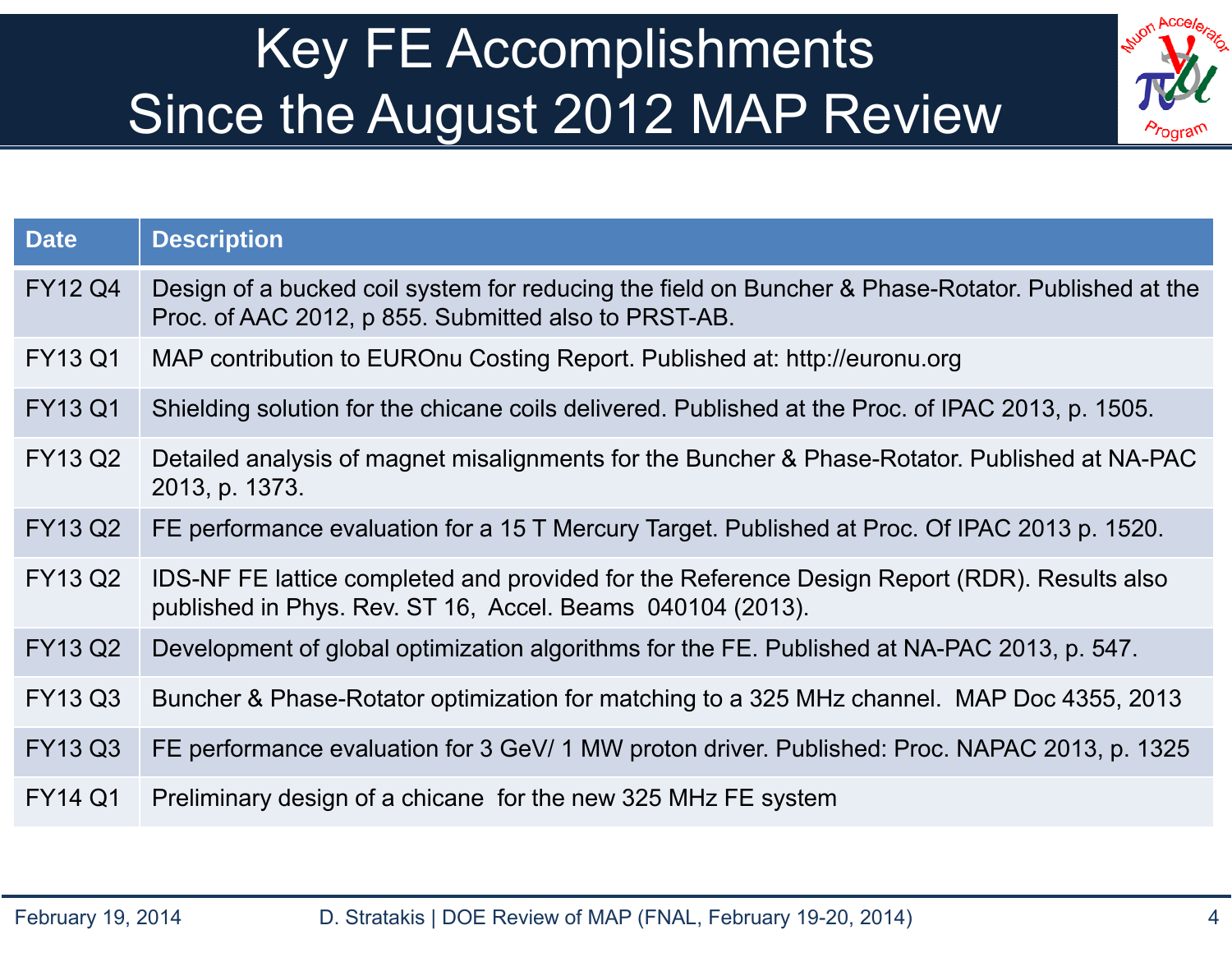# **Outline**



- • Front-End major sub-systems
	- Target
	- Chicane
	- Drift channel
	- $\mathcal{L}_{\mathcal{A}}$ Buncher & phase-rotator
	- 4D Cooler (IDS-NF)
- Future work & challenges
	- Technology challenges will be discussed by H. Kirk (later talk)
- •Initial Baseline Selection (IBS) schedule & personnel
- •**Summary**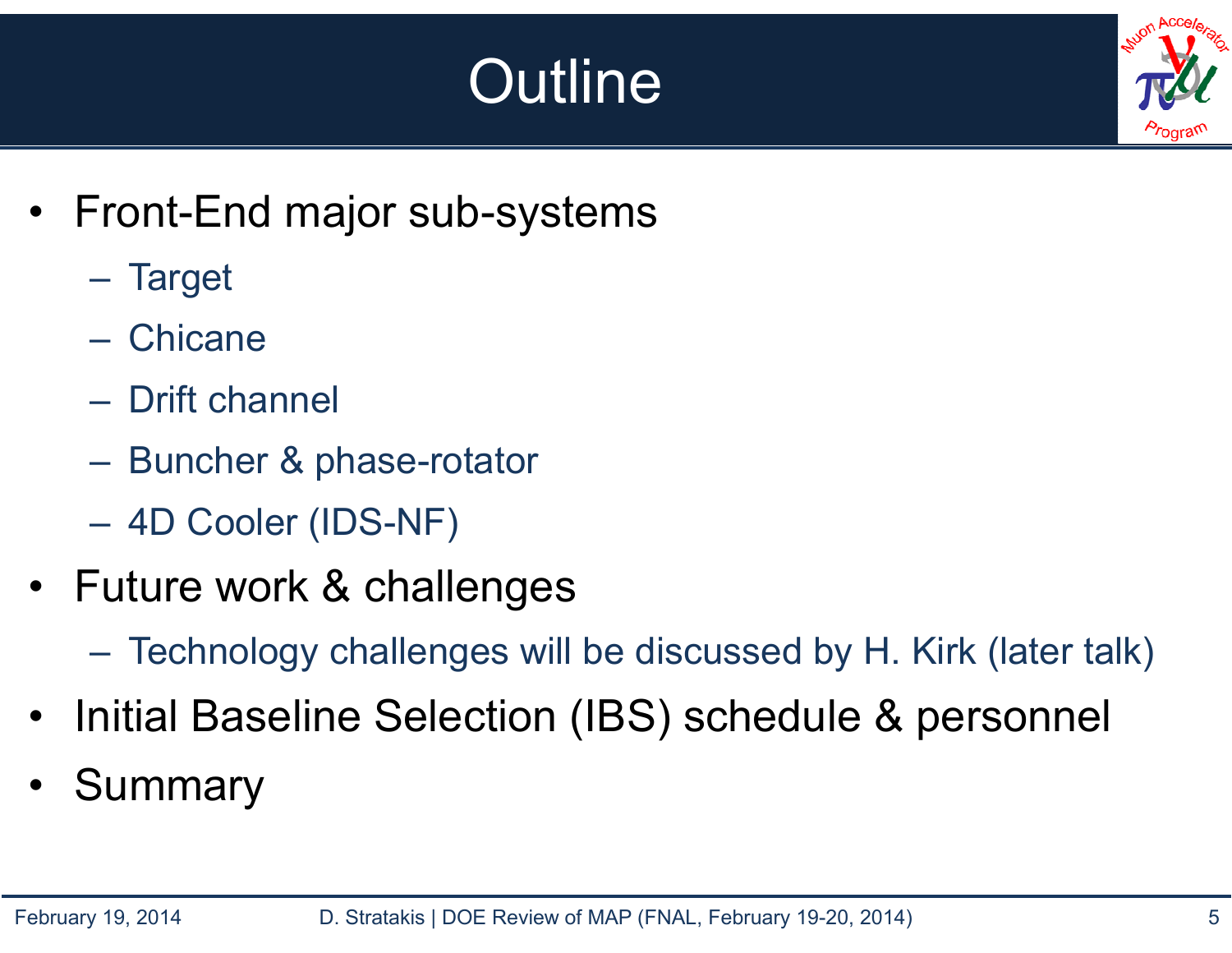# Target-Capture System: IDS-NF concept



- •Parameters optimized & documented for the IDS-NF
- • Proton Driver:
	- 4 MW Power
	- 8 GeV (for maximal  $\pi/\mu$  production)
	- 50 Hz NF operation
	- 3 bunch structure for NF
	- [MC operation: 15 Hz, single bunch]
- • Target-Capture System:
	- Liquid mercury jet
	- Capture at 20 T
	- End field at 1.5 T
	- Taper length is 15 m

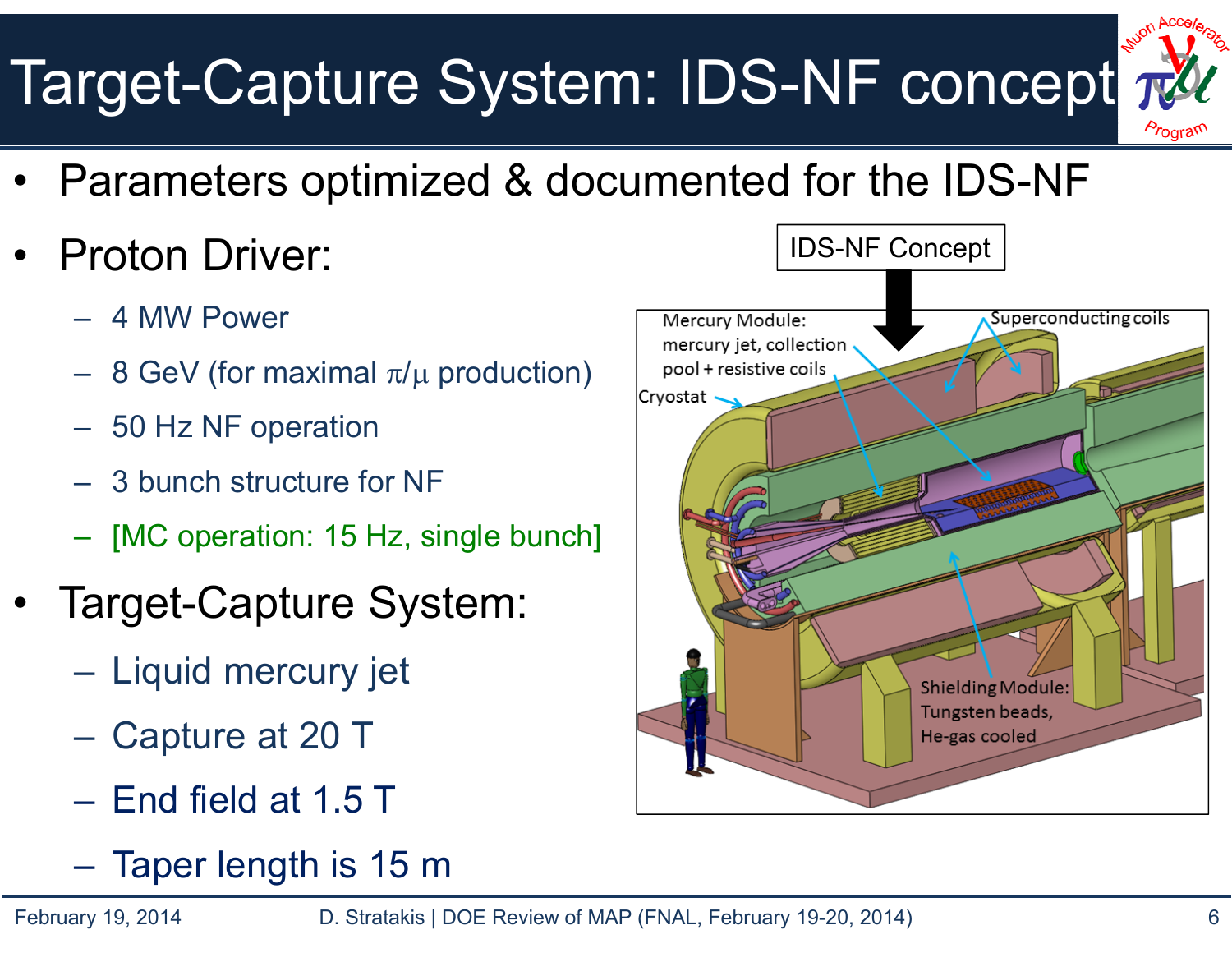## Target-Capture global optimization





- Performed global optimization of the FE, by varying:
	- **Holland** and the state Peak target field
	- End field
	- **Hart Communist Communist** Length of field taper
	- Results demonstrated:
		- **Hart Communist Communist**  Shorter field taper length leads to a higher muon yield
	- **Hart Communist Communist**  Favorable to increase the end field above the baseline 1.5 T
	- **Holland** and the state A higher target peak field improves performance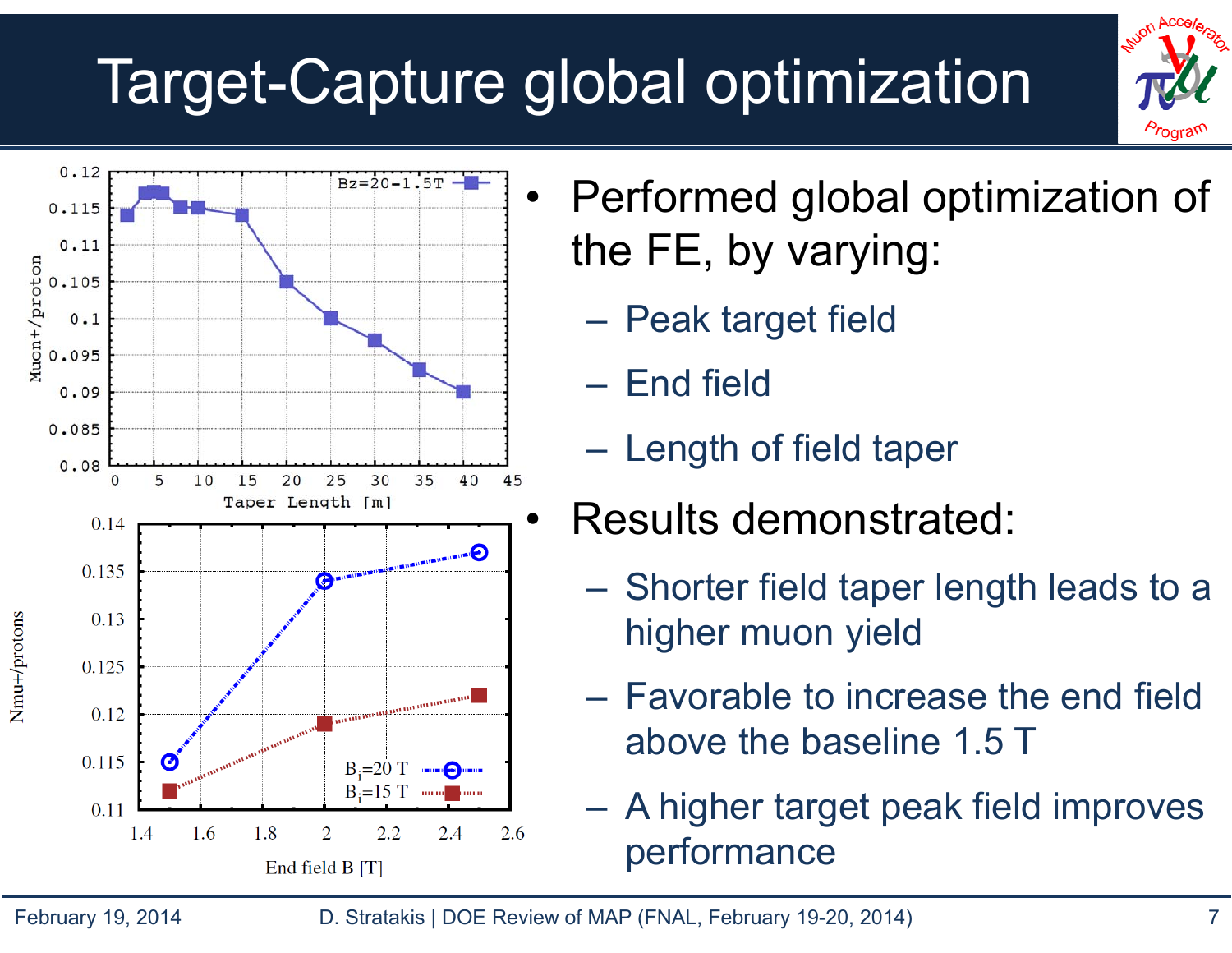#### Buncher & Phase-Rotator

- • IDS-NF and early MAP scheme: Buncher & Phase-Rotator matched to 201 MHz
- New scheme: match to 325 MHz
	- Requires higher frequency cavities
		- $\rightarrow$  lower cost
	- Being pursued as the new baseline
- • But matching to 325 MHz is challenging
	- – Due to the higher frequencies, the apertures are more restricted



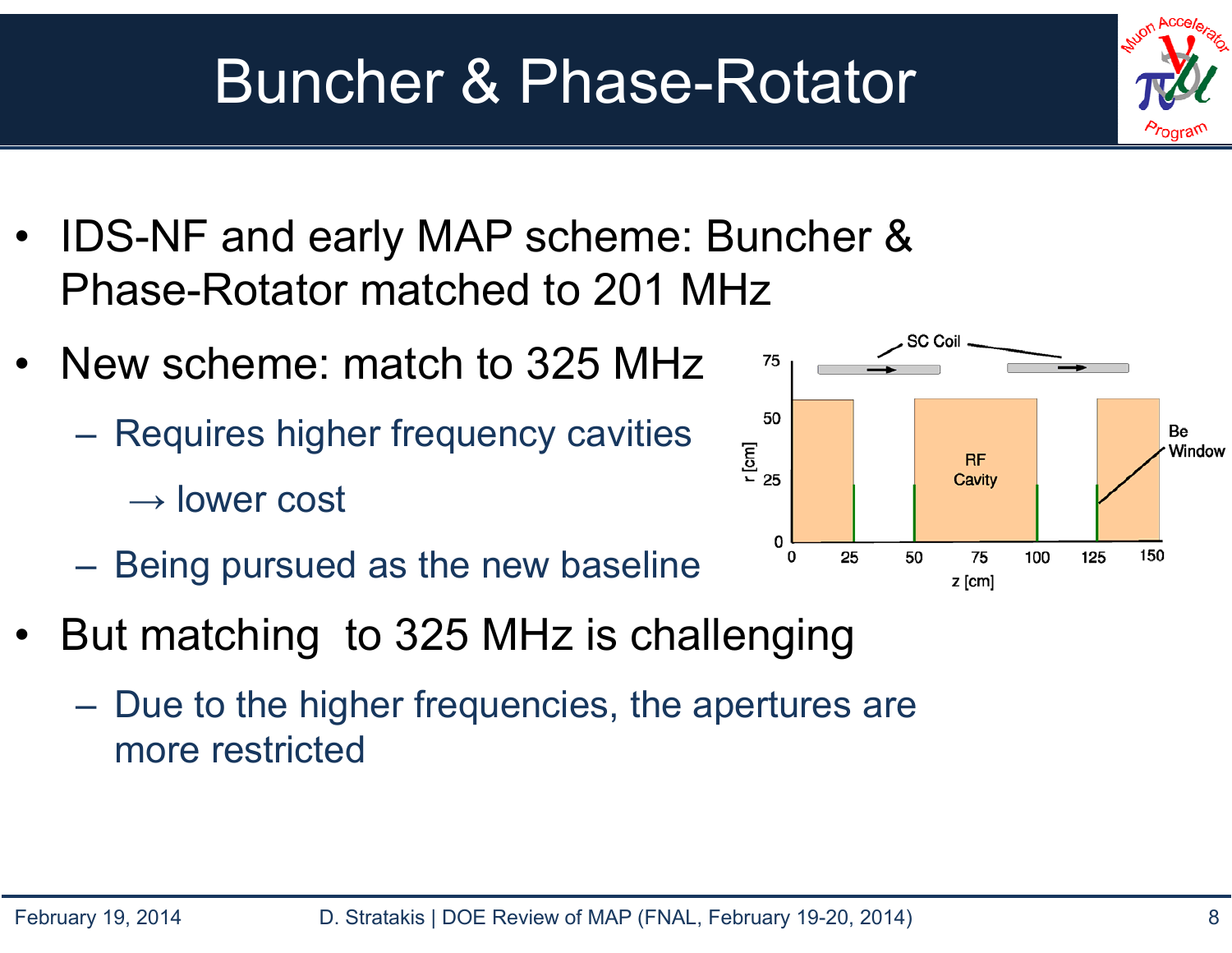### Buncher & rotator parameters



| <b>Match to</b><br><b>201 MHz</b> | Len.<br>(m) | No. of<br><b>RF</b><br>cavities | No. of<br>range of<br>cavities<br>cavity<br>frequencies<br>(MHz) |    | RF grad.<br>(MV/m) | <b>B</b> axis<br>(T) |
|-----------------------------------|-------------|---------------------------------|------------------------------------------------------------------|----|--------------------|----------------------|
| <b>Buncher</b>                    | 33          | 37                              | 319.6 to 233.6                                                   | 13 | 3.4 to 9.0         | 1.5                  |
| Rotator                           | 42          | 56                              | 230.2 to 202.3                                                   | 15 | 13.0               | 1.5                  |
| <b>Total</b>                      | 75          | 93                              |                                                                  | 28 |                    |                      |

| <b>Match to</b><br><b>325 MHz</b> | Len.<br>(m) | No. of<br><b>RF</b><br>cavities | range of<br>cavities<br>(MHz) | No. of<br>cavity<br>frequencies | <b>RF</b> grad.<br>(MV/m) | <b>B</b> axis<br>(T) |
|-----------------------------------|-------------|---------------------------------|-------------------------------|---------------------------------|---------------------------|----------------------|
| <b>Buncher</b>                    | 21          | 56                              | 490.0 to 365.0                | 14                              | 0.3 to 15.0               | 2.0                  |
| Rotator                           | 24          | 64                              | 364.0 to 326.0                | 16                              | 20.0                      | 2.0                  |
| Total                             | 45          | 120                             |                               | 30                              |                           |                      |

Currently being pursued for MAP IBS

D. Stratakis | DOE Review of MAP (FNAL, February 19-20, 2014)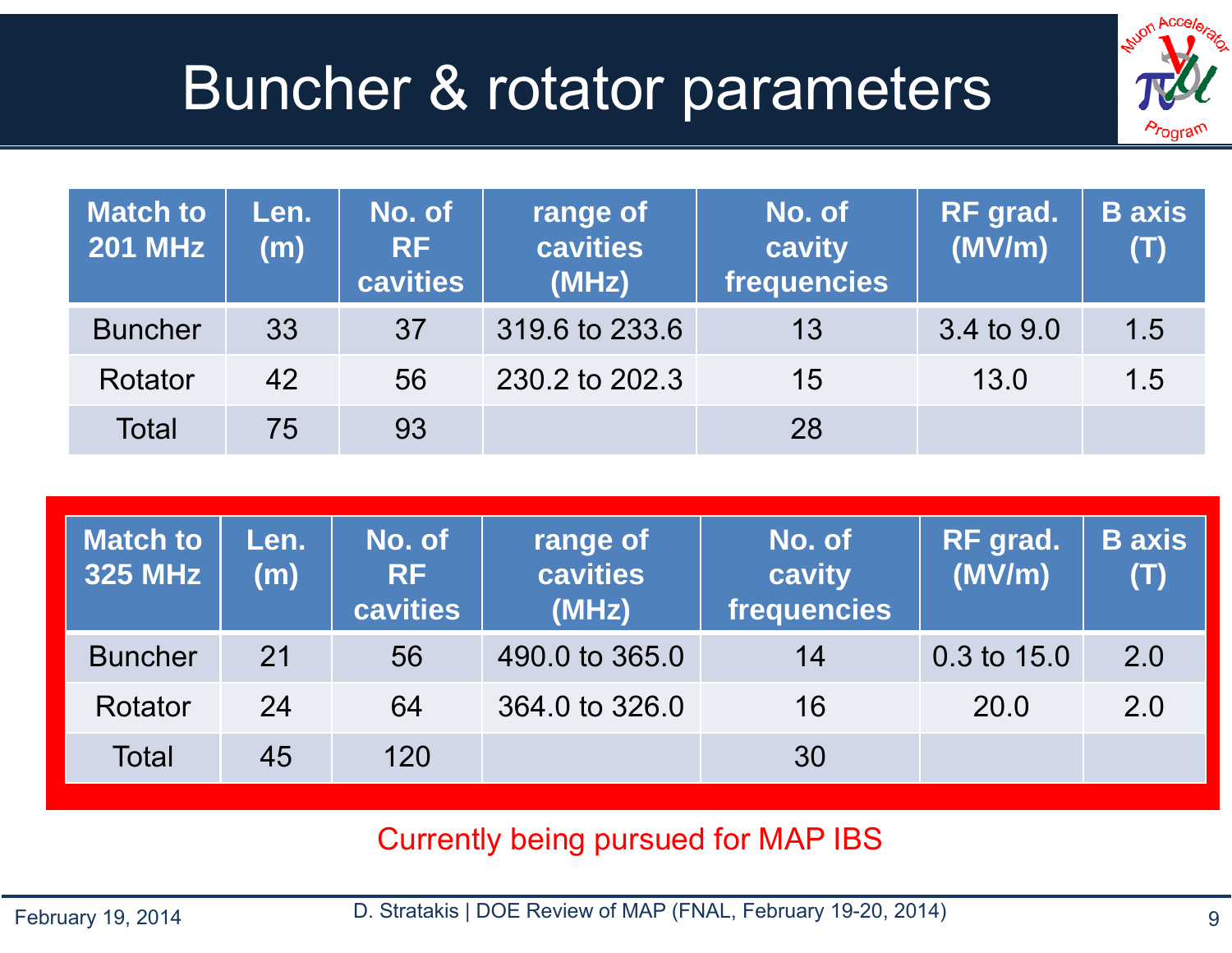# Impact of rf frequency discretization





- • First pass study towards a more realistic channel
	- Discretize rf cavity frequencies
- •Our goal is to further reduce the No. of frequencies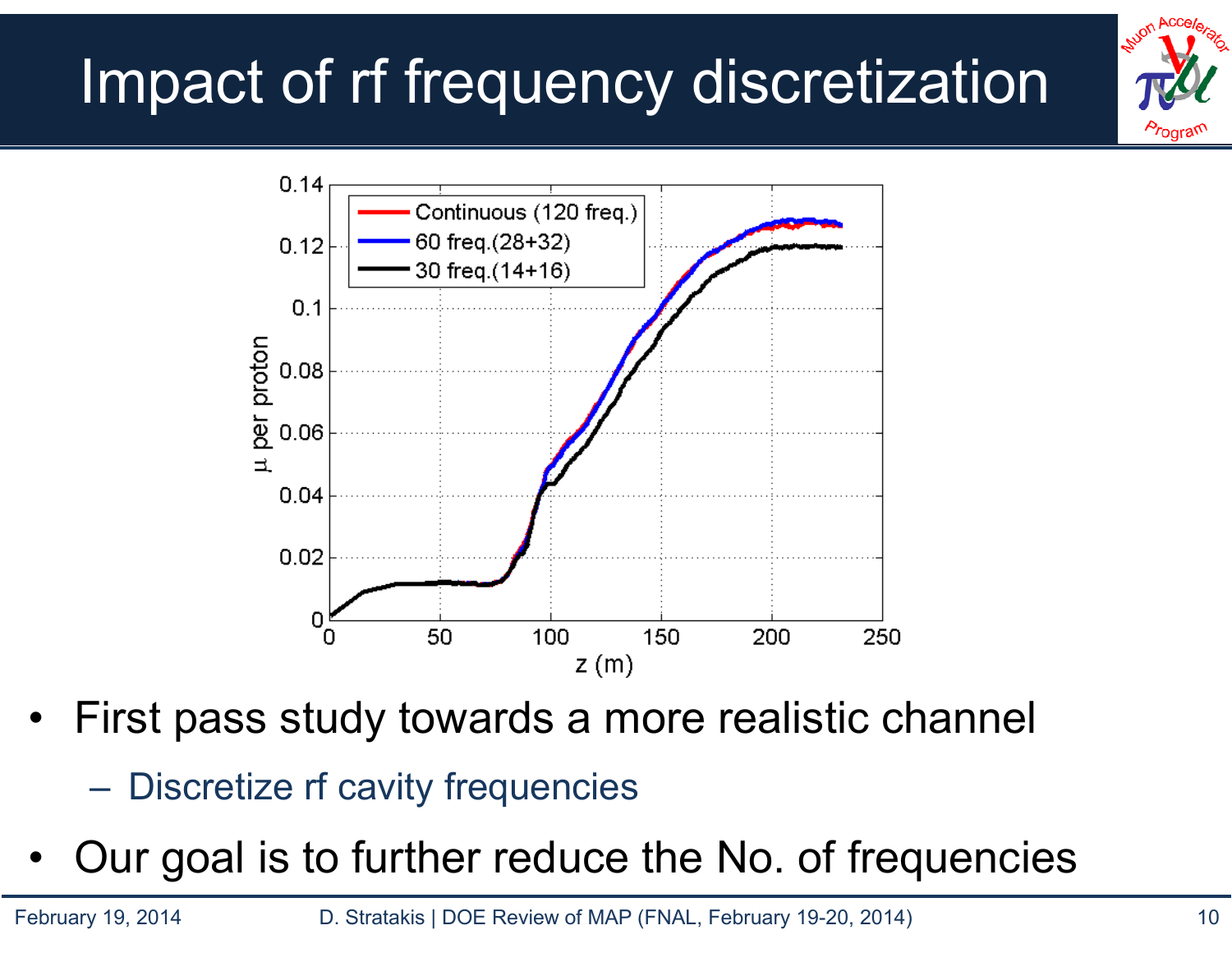# Front-End chicane





- •High energy particles could activate the entire FE channel
- • Bent-solenoid chicane induces vertical dispersion in beam
	- High-momentum particles scrape
	- Single chicane will contain both signs
- •Proton absorber to remove low momentum protons
- •With the chicane on, the muon yield is reduced by 10-15%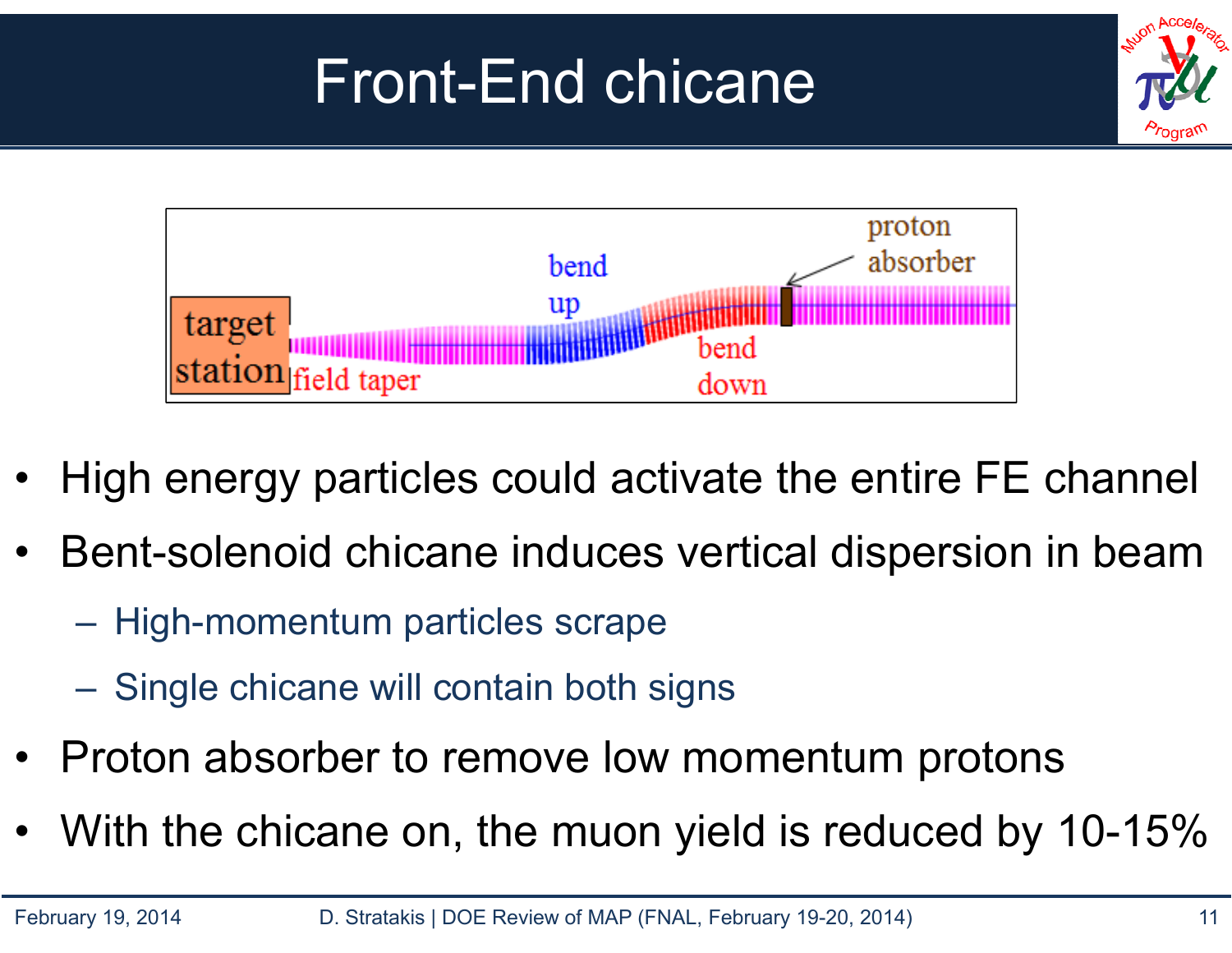# 4D cooler



- • 4D cooler completed and provided for the IDS-NF RDR
	- –100 m in length
	- 201 MHZ cavities, 0.50 m
	- No. of cavities is 100
	- 16 MV/m peak gradient
	- 2.8 T peak field
- •Results sensitive to rf voltage
- • MASS recommends that we consider 6D cooling for both signs simultaneously. In this scenario 4D cooler will not be part of MAP IBS

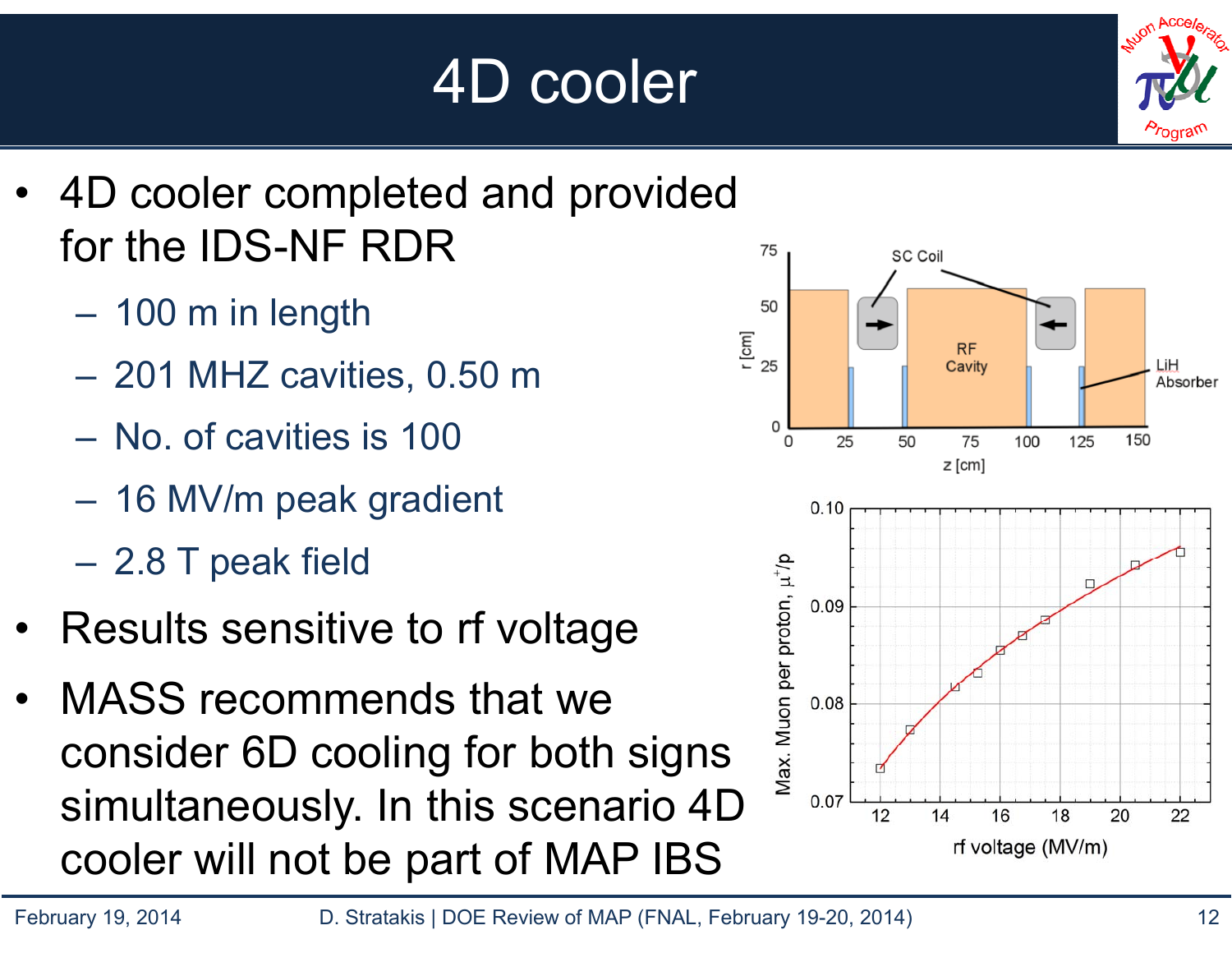### Future work towards the MAP IBS



- • Target (Details by K.T. McDonald)
	- Optimize for 1 MW @ 6.75 GeV
	- **Hart Communist Communist** Assume solid target initially
- Decay & drift channel
	- **Hart Communist Communist** Optimize taper length and end field strength for new 325 MHz FE
- •**Chicane** 
	- Integrate chicane into the new 325 MHz FE
	- Include chicane into global optimization  $\rightarrow$  Improve performance
- Buncher & Phase-Rotator
	- Discretization of cavities (reduce frequencies)
	- Simulation of realistic solenoid coils and inclusion of cavity windows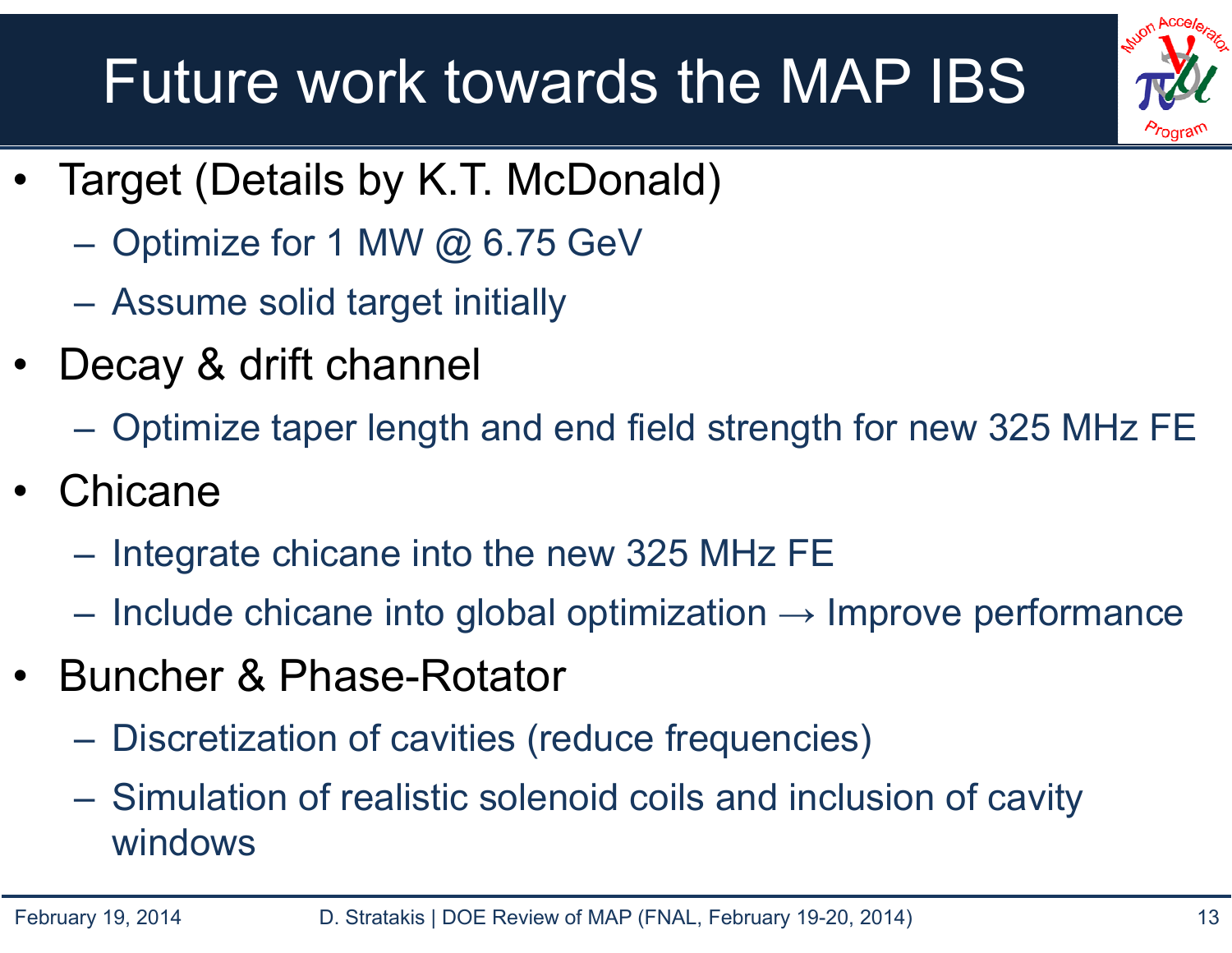#### Detailed IBS Schedule



|                                     | Concept              | Lattice/Layout  <br>& Performace |                         | Global<br><b>Optimization</b><br>of Internal |                         | <b>Technology</b>    | <b>Technology</b> | <b>IBS Review</b> | <b>IBS Initial</b><br><b>Review</b><br>(where |          | <b>IB Specifications</b><br>(Dependent on<br>results from |
|-------------------------------------|----------------------|----------------------------------|-------------------------|----------------------------------------------|-------------------------|----------------------|-------------------|-------------------|-----------------------------------------------|----------|-----------------------------------------------------------|
| <b>Front End (incl. Target)</b>     | <b>Specification</b> | Eval                             | <b>Lattice Sign-off</b> | <b>Systems</b>                               | <b>Interface Params</b> | <b>Specification</b> | Sign-Off          | <b>Ready Date</b> | needed)                                       |          | <b>IBS Review previous system)</b>                        |
| <b>Target Module</b>                | 6/2/2014             | 9/2/2014                         | 10/1/2014               |                                              | 7/22/2015               | 3/2/2015             | 4/1/2015          | 7/22/2015         |                                               |          |                                                           |
| Capture Solenoid                    | 6/2/2014             | 9/2/2014                         | 10/1/2014               |                                              | 7/22/2015               | 3/2/2015             | 4/1/2015          | 7/22/2015         |                                               |          |                                                           |
| <b>Proton Dump</b>                  | 6/2/2014             | 9/2/2014                         | 10/1/2014               | 23/2015                                      | 7/22/2015               | 3/2/2015             | 4/1/2015          | 7/22/2015         |                                               | 1/5/2016 | 2/3/2016                                                  |
| Chicane                             | 10/1/2014            | 1/2/2015                         | 2/2/2015                |                                              | 7/22/2015               | 7/1/2015             | 7/31/2015         | 11/2/2015         |                                               |          |                                                           |
| Pion Decay Channel                  | 10/1/2014            | 1/2/2015                         | 2/2/2015                |                                              | 7/22/2015               | 7/1/2015             | 7/31/2015         | 11/2/2015         |                                               |          |                                                           |
| Buncher/Phase Rotator               | 10/1/2014            | 1/2/2015                         | 2/2/2015                |                                              | 7/22/2015               | 7/1/2015             | 7/31/2015         | 11/2/2015         |                                               |          |                                                           |
| <b>FE-Cool Interface Parameters</b> | 10/1/2014            |                                  |                         |                                              | 7/22/2015               |                      |                   |                   |                                               |          | 2/3/2016                                                  |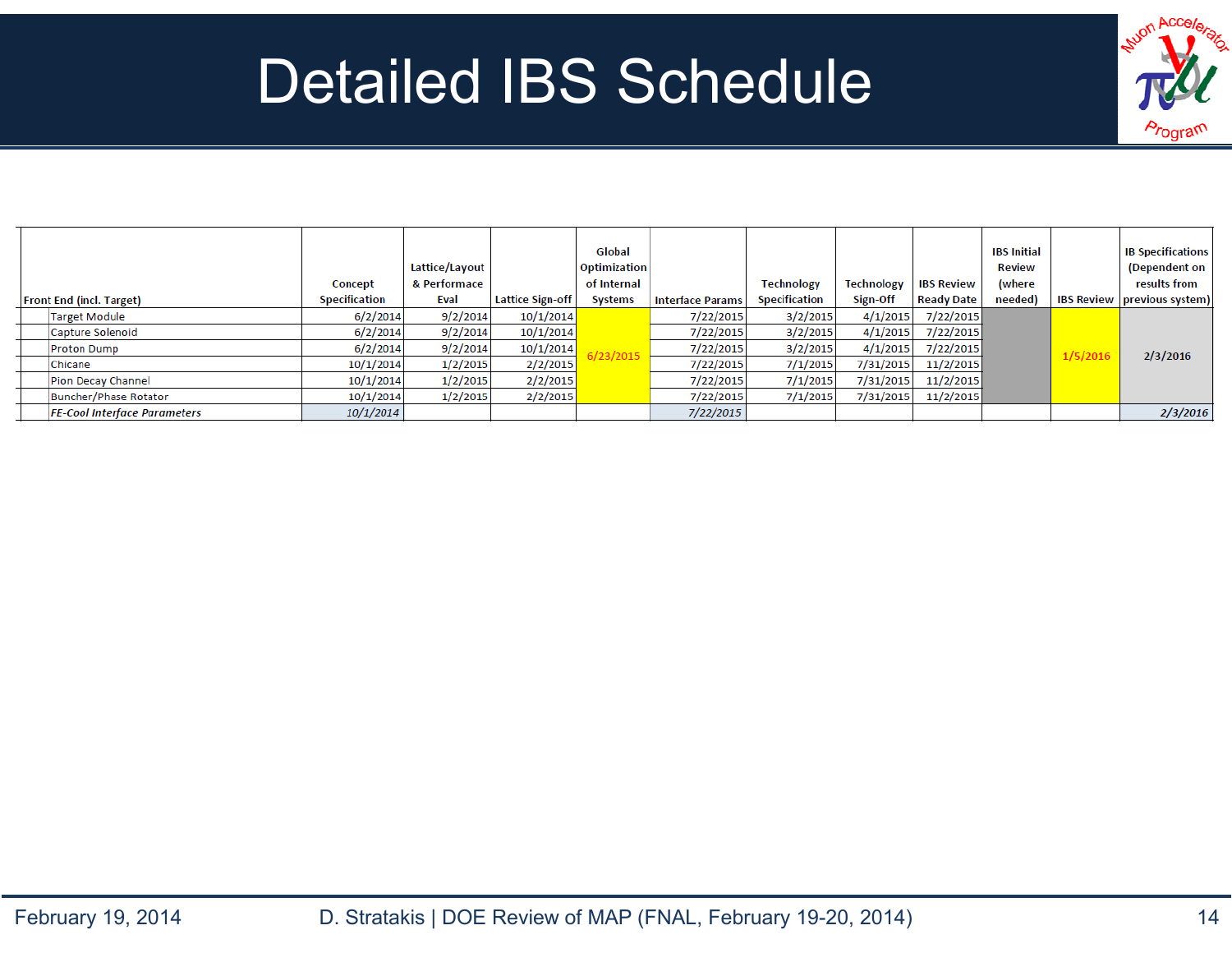### Effort & Key personnel



| <b>Investigators</b> | <b>Institution</b> | <b>Task</b>                            | <b>FTE-yrs</b><br>(FY 14) |
|----------------------|--------------------|----------------------------------------|---------------------------|
| <b>KT McDonald</b>   | Princeton          | Management 3.04                        | 0.25                      |
| Kolonko, Souchlas    | <b>PBL</b>         | Energy deposition studies              | 0.70                      |
| Kolonko, Weggel      | <b>PBL</b>         | Magnet design                          | 0.5                       |
| X. Ding              | <b>UCLA</b>        | Beam/Target optimization               | 0.5                       |
| V. Graves            | <b>ORNL</b>        | Target handling system                 | 0.25                      |
| D. Stratakis         | <b>BNL</b>         | Management of 2.02 & rf Discretization | 0.50                      |
| J. S. Berg           | <b>BNL</b>         | <b>ICOOL</b> maintenance               | 0.33                      |
| D. Neuffer           | <b>FNAL</b>        | Chicane integration & Discretization   | 0.60                      |
| R. B. Palmer         | <b>BNL</b>         | Cavity windows                         | 0.15                      |
| H. Kirk, H. Sayed    | <b>BNL</b>         | Taper & Global optimization            | 0.75                      |
| Snopok, Kanareykin   | <b>IIT/FNAL</b>    | Energy deposition/ G4BL FE simulation  | 1.00                      |
| <b>Total</b>         |                    |                                        | 5.53                      |

Front-End Target

Front-End

Target

February 19, 2014 15 D. Stratakis | DOE Review of MAP (FNAL, February 19-20, 2014)